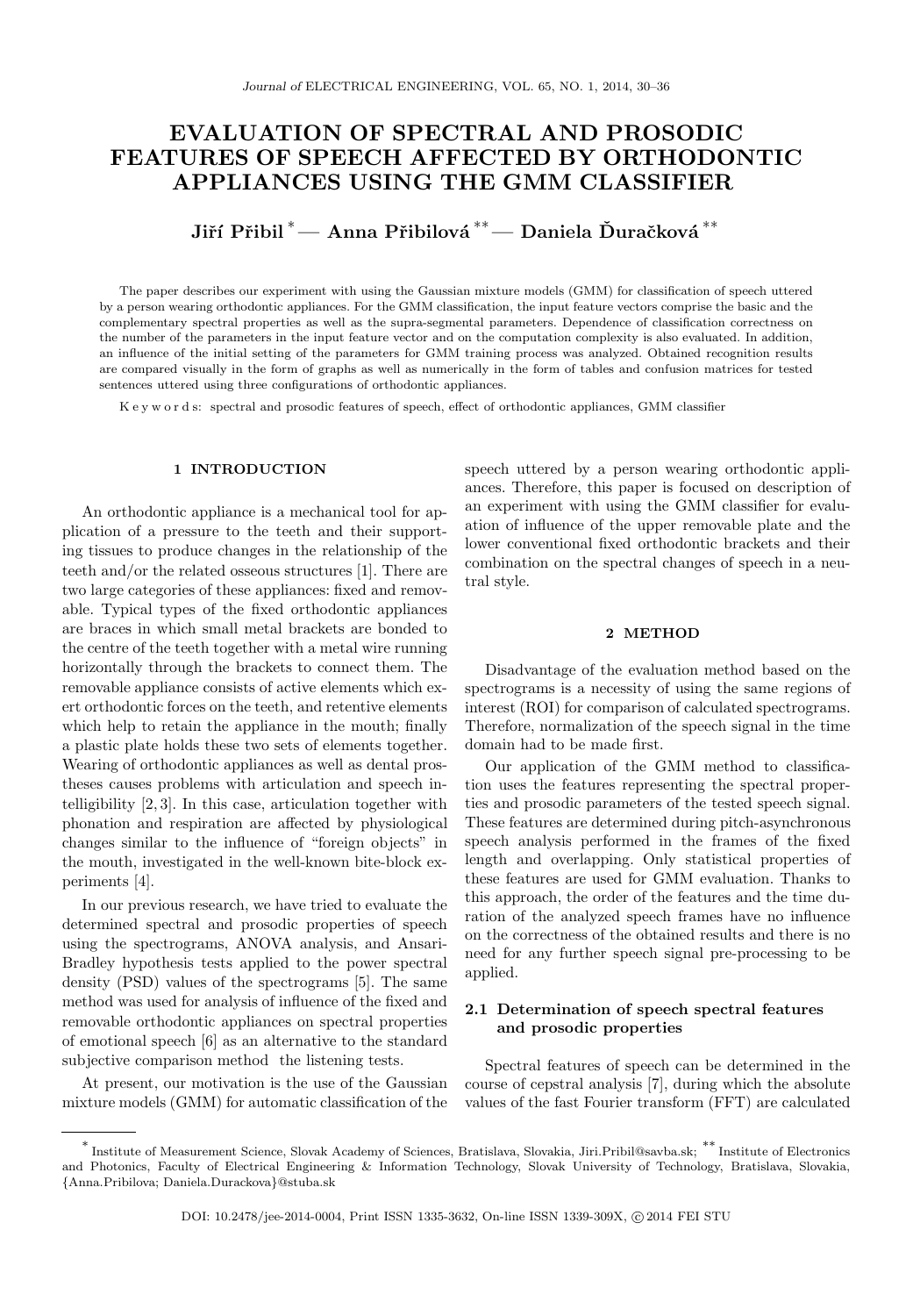

Fig. 1. Block diagram of spectral and prosodic analysis of the speech signal

from the input samples (after segmentation and weighting by a Hamming window). In the next step, the power spectrum is computed and the natural logarithm is applied. Second application of the FFT algorithm gives the symmetric real cepstrum  $\{c_n\}$ . The cepstral speech analysis can be further used for determination of the complementary spectral features (CSF) [8]. These CSF include also the harmonics-to-noise ratio (HNR) providing an indication of the overall periodicity of the speech signal. Specifically, it quantifies the ratio between periodic and aperiodic components in the signal. Noise at harmonic locations is typically estimated as an average of the noise estimates at both sides of the harmonic locations. The harmonic portion of the spectrum is summed from low frequencies corresponding to the interval about  $70 - 4500$ Hz; the noise portion is calculated from high frequencies corresponding to the interval about 1500 – 4500 Hz. The spectral centroid (SC) is a centre of gravity of the power spectrum and it represents an average frequency weighted by the values of the normalized energy of each frequency component in the spectrum. The spectral flatness measure (SFM) can be used to determine the degree of periodicity in the signal. This spectral feature is calculated as a ratio of the geometric and the arithmetic mean values of the PSD. The spectral entropy (SE) as a measure of spectral distribution quantifies a degree of randomness of spectral probability density represented by normalized frequency components of the spectrum. Depending on the type of the feature, the resulting values are calculated either from voiced frames of the analyzed utterance or from both voiced and unvoiced frames. Therefore, determination of the spectral features is supplemented with detection of the pitch period  $L$  [9] in samples and calculation of the fundamental frequency F0 in Hertz see block diagram in Fig. 1. The detected pitch period L is used for preliminary classification of voicing of the frames. If the value  $L \neq 0$ , the processed speech frame is determined as voiced, in the case of  $L = 0$  the frame is marked as unvoiced. For the special purposes, the auxiliary speech spectral properties consisting of the formant positions, their 3 dB bandwidths, and the spectral tilts are determined [10]. The estimation of the formant frequencies and their bandwidths can be determined directly from the linear prediction coding (LPC) polynomial complex roots corresponding to the poles of the LPC transfer function using the Newton-Raphson or the Bairstow algorithm [11].

As regards supra-segmental speech properties, wearing of the orthodontic appliances has influence only on the microintonation component which can be supposed to be a random, band-pass signal described by its spectrum and statistical parameters. For analysis we use the jitter, the shimmer, and the relative number of signal zero crossings (ZCR). The absolute jitter values are calculated as the average absolute difference between consecutive pitch periods measured in samples. In the case of the shimmer measure determination, a period-to-period variability of amplitudes of a speech signal is used.

## 2.2 Basic principles of GMM classification

The Gaussian mixture models [12] can be defined as a linear combination of multiple Gaussian probability distribution functions (GPDF) of the input data vector  $x$ 

$$
f(x) = \sum_{k=1}^{K} \frac{\alpha_k}{\sqrt{(2\pi)^d \det \Sigma}} \exp\left(-\frac{(x-\mu)^{\top} \Sigma^{-1} (x-\mu)}{2}\right),\tag{1}
$$

where  $d$  is the dimension of the GPDF, and  $K$  is the number of these distribution functions in a mixture. The covariance matrix  $\Sigma$ , the vector of the mean values  $\mu$ , and the weighting parameters  $\alpha_k$  must be determined from the input training data. Using the expectationmaximization (EM) iteration algorithm [13] the maxi-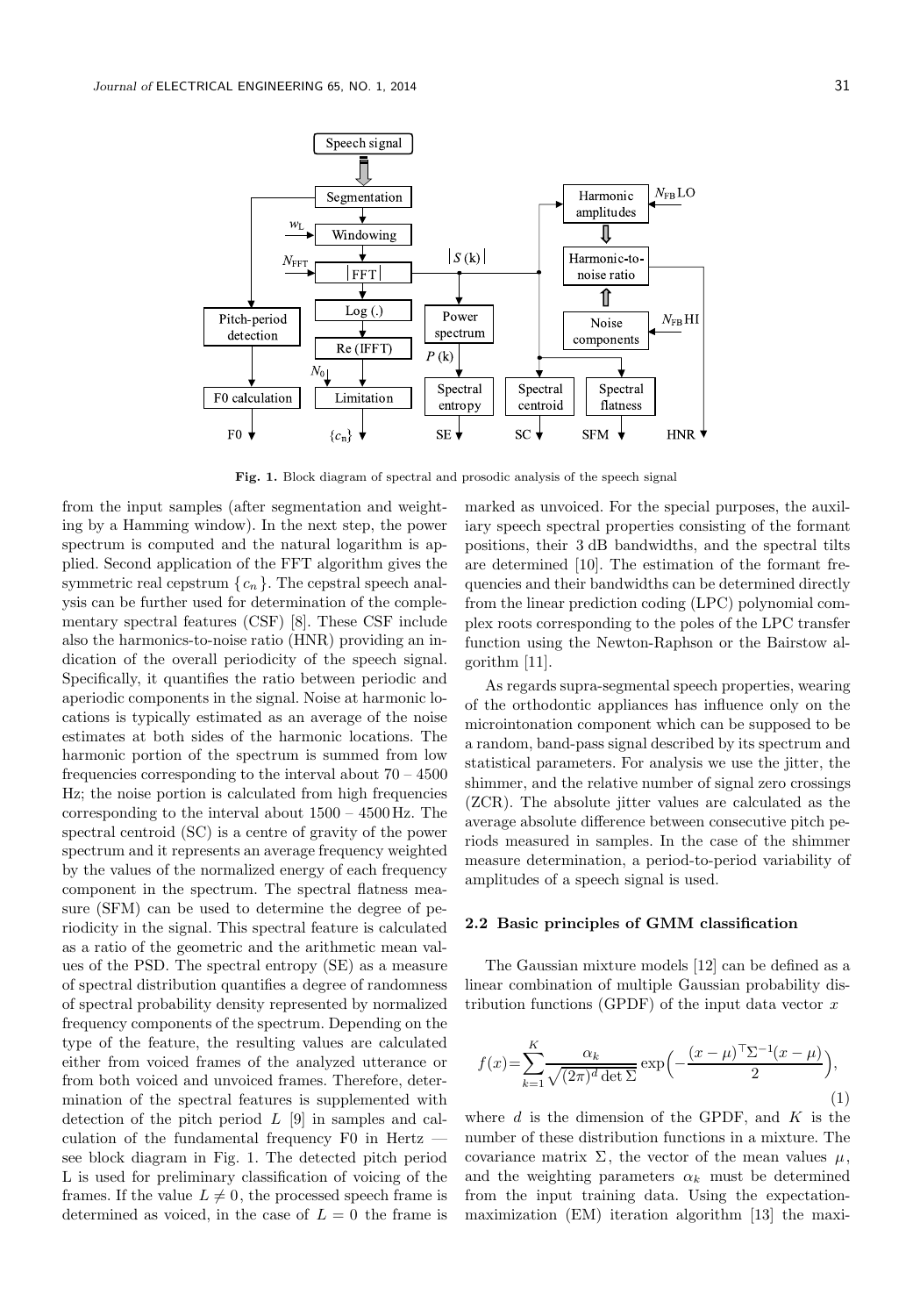

Fig. 2. Block diagram of currently developed GMM classifier

Table 1. Used types of values in the basic feature vector set for GMM classifier

| No             | Feature name    | Frame type | Value type |
|----------------|-----------------|------------|------------|
| 1              | <b>HNR</b>      | Voiced     | Mean       |
| 2              | HNR.            | Voiced     | Std        |
| 3              | Spectral tilt   | Voiced     | Min        |
| $\overline{4}$ | Spectral spread | All        | Mean       |
| 5              | SС              | Voiced     | Mean       |
| 6              | SС              | Voiced     | Std        |
| 7              | SFM             | Voiced     | Mean       |
| 8              | SFM             | Voiced     | Std        |
| 9              | <b>SE</b>       | All        | Mean       |
| 10             | SE              | All        | Std        |
| 11             | Signal ZCR      | All        | Median     |
| 12             | Signal ZCR      | All        | Std        |
| 13             | Jitter          | Voiced     | Median     |
| 14             | Jitter          | Voiced     | Rel. max   |
| 15             | Shimmer         | All        | Median     |
| 16             | Shimmer         | All        | Rel. max   |

mum likelihood function of the GMM is defined as

$$
\log L(\Theta|x) = \log \prod_{m=1}^{M} \sum_{k=1}^{K} \alpha_k P_k(x_m | \Theta_k), \tag{2}
$$

where  $Pk()$  are the GPDFs, M is the number of the trained vectors, and the term  $\Theta = (\mu, \Sigma)$  represents the parameters of the Gaussian probability distribution. For control of the EM algorithm, the  $\sqrt{N_{\rm{gmix}}}$  parameter represents the number of used mixtures in each of the GMM models, and the  $N_{\text{iter}}$  corresponds to the number of iteration steps. The iteration stops when the difference between the previous and the current probabilities fulfils the internal condition or the predetermined maximum number of iterations is reached. In the evaluation phase, the GMM classifier returns the partial  $score(T, i)$  representing the probability value of the models trained for the  $i$ -th evaluated class, where  $T$  is the input vector of the features obtained from the tested sentence. The resulting class  $i^*$  is given by its maximum overall probability using the relation

$$
I^* = \arg\max_{1 \le i \le N} score(T, i), \qquad (3)
$$

where  $N$  is the number of all partial scores corresponding to the number of the classes.

## 3 EXPERIMENTS AND RESULTS

Our experiments were aimed at analysis of:

- influence of the used number of mixtures on GMM classification error rate,  $1 \leq N_{\text{gmix}} \leq 7$ ,
- influence of the used number of training iterations on GMM classification correctness,  $100 \le N_{\text{iter}} \le 1000$ ,
- influence of different length of the feature vector on GMM classification error rate,  $N_{\text{FFAT}} \in \{8, 16, 32\},\$
- influence of different length of the feature vector on the computational time (complexity) of GMM creation, training, and classification.

For analysis we use the sentences uttered under three types of conditions:

- 1. without orthodontic appliances (NO OA),
- 2. with the lower fixed orthodontic brackets (LF OB),
- 3. with the upper removable plate and the lower fixed orthodontic brackets (UP LB).

The speech material was recorded using the Behringer professional Podcastudio USB with the dynamic cardioid microphone Ultravoice XM8500 and the mixing console Xenyx 502 connected to a personal computer through the UCA200 high-performance audio interface. The collected speech database consists of 300 records with mean duration of 5 seconds uttered in a neutral speaking style. Every record consists of five concatenated words with a similar phonetic sound in Czech but often totally different meaning (eg "pes", "nes", "ves" – in English: "dog", "carry", "village") usually used in the rhythm test for evaluation by the automatic speech recognition systems (ASR) [14]. These speech records were uttered by a female speaker with F0≈ 200 Hz, recorded at 32 kHz, and subsequently resampled to  $f_s = 16$  kHz. Setting of the parameters for spectral analysis was chosen in correspondence with the speaker's mean F0 in this way: window length  $L_W = 180$  samples, window overlapping  $L_O = 40$  samples, and  $N_{FFT} = 1024$  points. In our algorithm, the values of the complementary spectral features SC and SFM are obtained only from the voiced speech frames. In the case of the SE and the HNR parameters the values are determined from the voiced as well as unvoiced frames. The supra-segmental parameter jitter is calculated from the voiced frames only, opposite to the shimmer when both types of the frames are used for determination.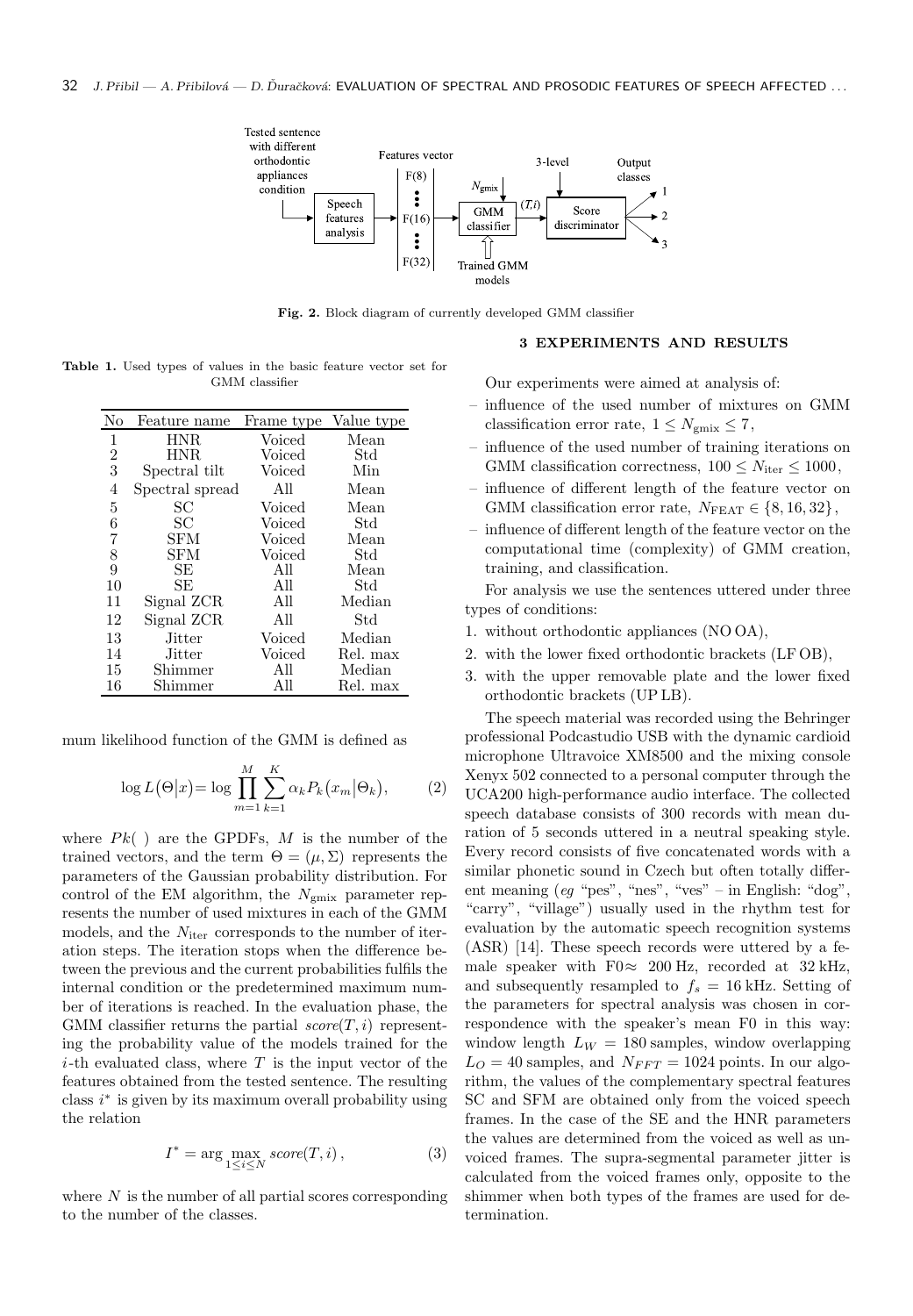

Fig. 3. Histograms of selected spectral features (HNR, SC, and SE) for different configurations of the orthodontic appliances



Fig. 4. Histograms of supra-segmental parameters (jitter and shimmer) for different configurations of the orthodontic appliances

At present, the developed GMM classifier has only one-level structure and three-level score discriminator for three final output classes as it can be seen in the block diagram in Fig. 2.

The simple architecture of the classifier expects that GMM models used for final classification were trained with speech data in any order from the collected database, without any pre-processing or auxiliary signal operations that are usually used in the speech recognition systems [15]. For practical implementation of the input feature vector for GMM evaluation, the representative values in

the form of the basic statistical parameters — mean value and standard deviation  $(std)$  — were used for description of the speech basic and auxiliary spectral features. In the case of the spectral features represented by the real cepstral coefficients, the histograms of distribution were used to determine the extended statistical parameters skewness and kurtosis. For implementation of the suprasegmental parameters the statistical types of median values, range of values, std, and/or relative maximum and minimum we used in the feature vectors.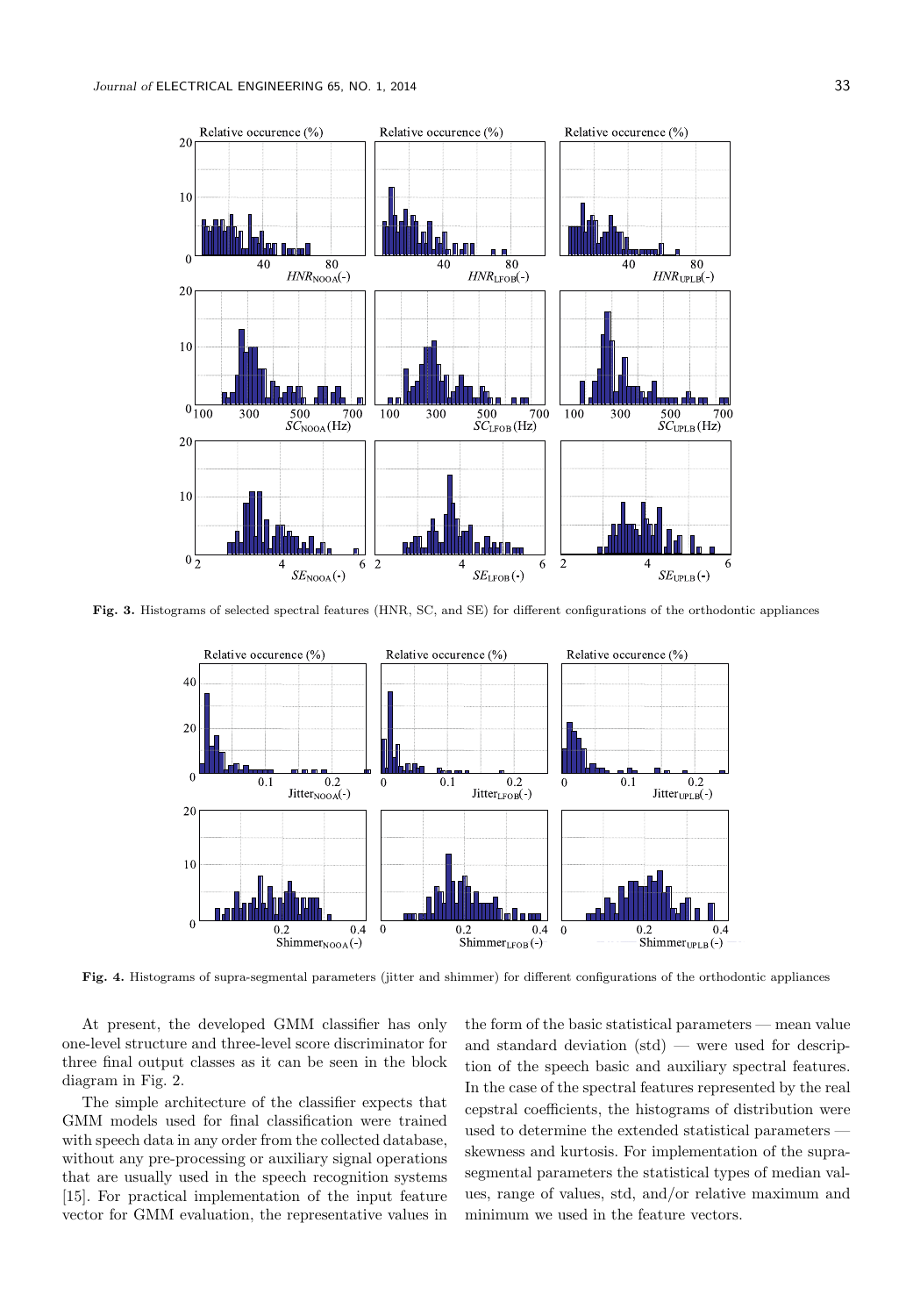

Fig. 5. Influence of the number of used mixtures on the GMM error rate;  $N_{\text{iter}} = 600$ , feature set P16



Fig. 6. Influence of the number of training iterations on the correctness of GMM classification;  $N_{\text{emix}} = 6$ , feature set P1



Fig. 7. Comparison of GMM classification results by the confusion matrices,  $N_{\text{gmix}} = 6$ ,  $N_{\text{iter}} = 600$ , feature set: (a) - P8, (b) - P16, and  $(c)$  — P32



Fig. 8. Results of the basic statistical parameters of the CPU times during the classification phase with  $N_{\text{gmix}} = 6$ , feature set: (a) –  $P8, (b) - P16, (c) - P32$ 

Three types of vectors with different lengths of  $N_{FEAT}$  $= 8, 16,$  and 32 were used for analysis of different number of values in the feature vector. In the case of the shortest one with the length of 8 we used the parameters {1, 5, 7, 9, 11, 12, 14, 16} of the original feature vector with the length  $N_{FEAT} = 16$  — see Table 1. The longest

feature set consisting of 32 values includes an extended selection of the spectral parameters: the skewness and the kurtosis of the first six cepstral coefficients, the formant ratios of the first three formant frequencies  $F_1, F_2, F_3,$ the values of all types of complementary spectral features (HNR, SC, SFM, and SE), and the extended statistical values of the supra-segmental parameters.

The basic functions from the Ian T. Nabney "Netlab" pattern analysis toolbox [16] were used for creation of the GMM models, data training, and classification. The computational complexity for two algorithmic phases (the first consisting of model creation and training, and the second containing classification) was tested using the obtained mean CPU times on the PC with the processor Intel(R) i3-2120 at  $3.30$  GHz,  $8$  GB RAM, and Windows 7 professional OS.

Histograms of selected spectral features (HNR, SC, and SE) calculated from the speech signal data for different configurations of the orthodontic appliances are shown in Fig. 3, and histograms of chosen suprasegmental parameters (jitter and shimmer) are presented in Fig. 4. The obtained results of the experiment with the GMM classifier describing the influence of the number of used mixtures on the GMM error rate are shown in Fig. 5; the results of detailed numerical comparison are given in Table 2. The results of influence of the used number of training iterations on the correctness of GMM classification are presented in Fig. 6 as a bar graph; the detailed numerical results can be seen in Table 3. The achieved classification results in the form of the confusion matrices for three configurations of the orthodontic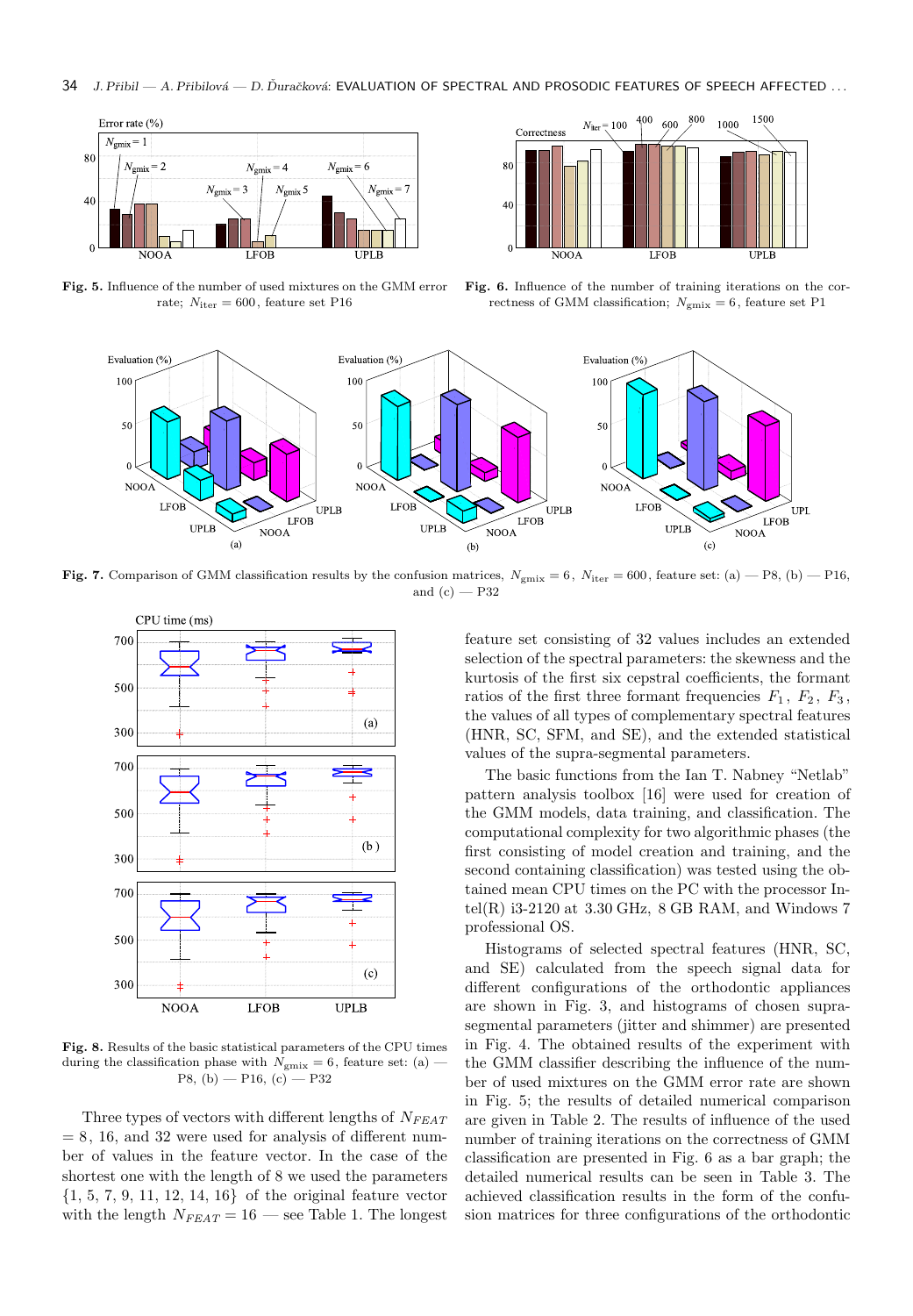**Table 2.** Influence of  $N_{\text{gmix}}$  parameter on the GMM classification mean error rate in  $(\%)$  – summary results for all three configurations of orthodontic appliances;  $N_{\text{iter}} = 600$ , feature set P16

| $Value/Nemix$ 1 2 3 4 5                           |                                          |  |                                       | 6. |  |
|---------------------------------------------------|------------------------------------------|--|---------------------------------------|----|--|
| Minimum 20.02 25.05 25.04 5.26 9.52 1.14 2.28     |                                          |  |                                       |    |  |
| Maximum 45.01 30.02 38.09 33.85 15.59 15.84 21.03 |                                          |  |                                       |    |  |
| Mean                                              | 32.78 27.85 29.36 19.36 11.51 6.58 13.09 |  |                                       |    |  |
| Std                                               |                                          |  | 12.51 2.58 7.56 16.97 3.03 7.66 12.54 |    |  |

**Table 3.** Influence of  $N_{\text{iter}}$  parameter on the correctness of GMM classification in  $(\%)$  – summary results for all three configurations of orthodontic appliances;  $N_{\text{gmix}} = 6$ , feature set P16

| Value/ $N_{iter}$ 100 400 600 800 1000 1500 |      |                                     |  |                              |  |
|---------------------------------------------|------|-------------------------------------|--|------------------------------|--|
| Minimum 89.59 89.44 84.16 89.15 86.41 82.16 |      |                                     |  |                              |  |
| Maximum 90.48 91.31 98.86 91.74 94.87 95.26 |      |                                     |  |                              |  |
| Mean                                        |      | 90.16 90.24 93.42 90.40 88.66 87.80 |  |                              |  |
| Std                                         | 0.28 |                                     |  | $0.78$ 5.89 $2.55$ 7.12 8.73 |  |

Table 4. Comparison of the GMM classification mean error rate in (%) for different lengths of the feature vector;  $N_{\text{gmix}} = 6$ ,  $N_{\text{iter}} = 600$ 

| $N_{\rm FEAT}$ | Mean classification error rate |       |             |  |  |  |
|----------------|--------------------------------|-------|-------------|--|--|--|
|                | NOOA LFOB                      |       | <b>UPLB</b> |  |  |  |
| ×              | 33.32                          | 20.68 | 55.89       |  |  |  |
| 16             | 14.28                          | 5.71  | 25.14       |  |  |  |
| 32             | 9.82                           | 3.66  | 15.46       |  |  |  |

Table 5. Comparison of the GMM classification mean error rate in (%) for different lengths of the feature vector;  $N_{\text{emix}} = 6$ ,  $N_{\text{iter}} = 600$ 

| $N_{\rm FEAT}$ | Creation                             | Classification of Summarized |     |     |      |
|----------------|--------------------------------------|------------------------------|-----|-----|------|
|                | and training NOOA LFOB UPLB CPU time |                              |     |     |      |
| 8              | 469                                  | 599                          | 643 | 675 | 1108 |
| 16             | 651                                  | 605                          | 649 | 682 | 1296 |
| 32             | 781                                  | 609                          | 652 | 684 | 1429 |

appliances are presented in Fig. 7; the numerical results of the mean classification error rate are shown in Table 4. Table 5 summarizes the mean CPU times for different lengths of the feature vectors (8/16/32 values) calculated as the duration of creation and training phase summed with the mean duration of the classification phase averaged over all the tested configurations of the orthodontic appliances. The results of the basic statistical parameters of the measured CPU times during the classification phase for different lengths of the feature vector are presented in the form of box-plot graphs in Fig. 8.

#### 4 DISCUSSION AND CONCLUSION

The performed experiments have successfully confirmed that the chosen conception of on-level architecture of the GMM classifier is correct and the system is functional and usable for classification of spectral and prosodic changes in the speech signal produced with different configurations of the orthodontic appliances.

From the analysis of the influence of the initial parameters on creation and training of the GMM model follows that there is a substantial relationship between the number of the used mixtures and the number of the classes that are to be recognized  $-$  in our case, the types of the speech signal uttered with/without wearing of the orthodontic appliances. The number of the mixtures should be greater or equal to twice the number of the output recognized classes. Contrary to it, choice of the number of iterations has not great weight when its order is more than hundreds, therefore the optimum value about six hundred was chosen. As is documented by histograms of selected spectral properties and supra-segmental parameters (see Figs. 3 and 4), obtained values have good differentiation for all three analyzed configurations of the orthodontic appliances, so they can be statistically matched and subsequently used for classification based on GMM approach. For improvement of classification correctness, a comparative experiment with different types of features in the feature vector should be realized in the future.

From next comparison follows that the obtained GMM classification error rate using only 8 parameters in the feature vector gives the mean value of 37 %. However, error rates for condition UP LB were more than  $50\%$ , what makes the whole classifier practically unusable. Comparison of the attained mean error rates between classification with the help of the feature vector consisting of 32 values and with the basic length of 16 values gave ambiguous results (see Table 4). While the extension to 32 values brought a little improvement in the overall mean error rate of  $10\%$  when compared to  $15\%$  error rate for the length of 16 values. On the other hand, the summarized results of the achieved CPU times shown in Table 5 are in correspondence with general expectancy: the maximum corresponds to the feature vector of 32 values, the minimum corresponds to the length of 8 features, and using the feature vector of 32 values (in comparison with the basic one consisting of 16 values) causes increasing of the mean CPU time only by  $9\%$ , which is relatively negligible. Detailed analysis of the basic statistical parameters (minimum, maximum, and mean values) of the CPU times during the classification phase show great similarity (see Fig. 8), so only the mean values are used for next comparison.

In near future, we plan to collect a larger database of speech records from more speakers (male/female), especially the children or the young, who very often wear the orthodontic appliances. We would also like to evaluate influence of the time duration of the orthodontic appliances wearing upon the spectral changes of speech signals. For